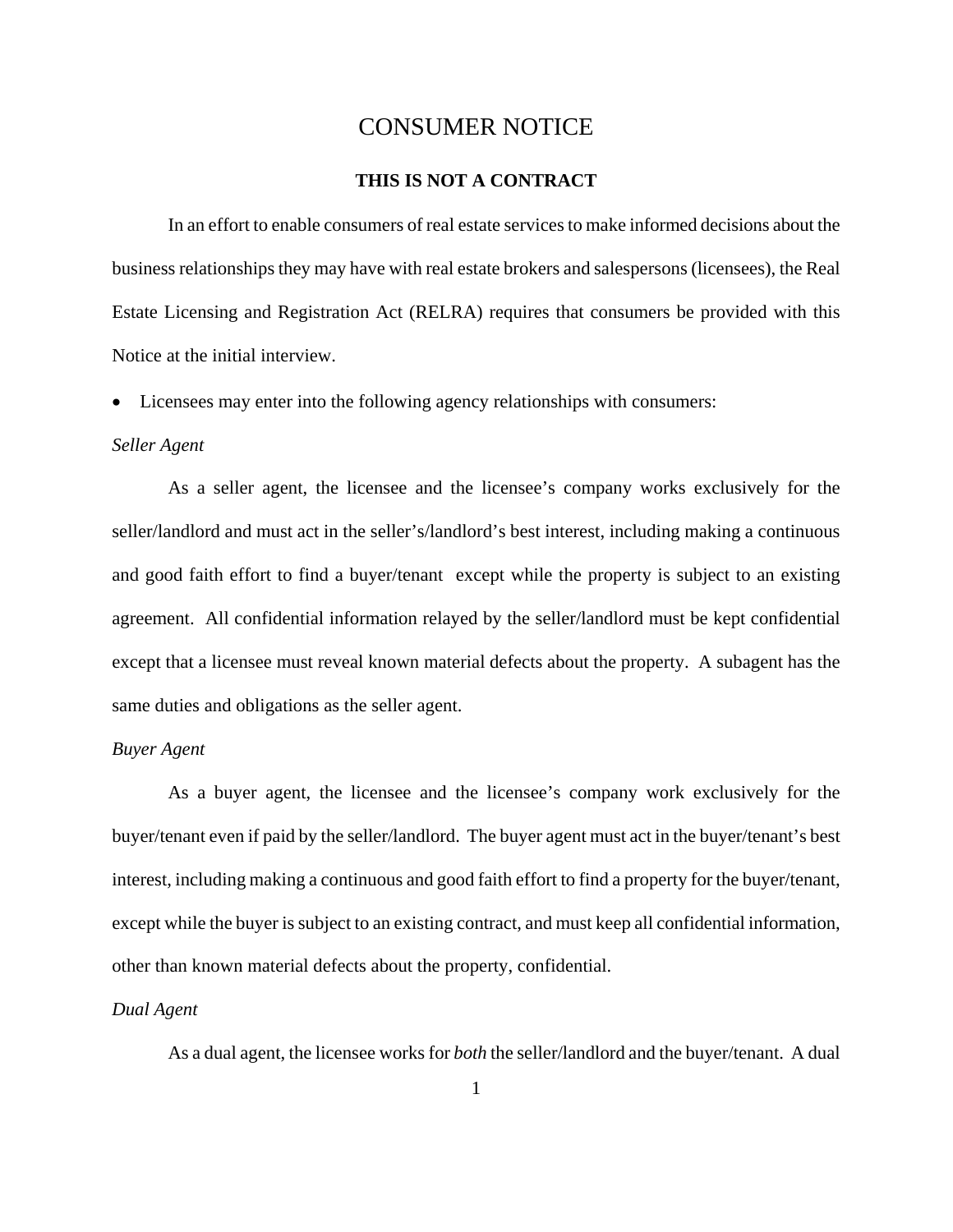agent may not take any action that is adverse or detrimental to either party but must disclose known material defects about the property. A licensee must have the written consent of both parties before acting as a dual agent.

#### *Designated Agent*

 As a designated agent, the broker of the selected real estate company designates certain licensees within the company to act exclusively as the seller/landlord agent and other licensees within the company to act exclusively as the buyer/tenant agent in the transaction. Because the broker supervises all of the licensees, the broker automatically serves as a dual agent. Each of the designated licensees are required to act in the applicable capacity explained previously. Additionally, the broker has the duty to take reasonable steps to assure that confidential information is not disclosed within the company.

• In addition, a licensee may serve as a Transaction Licensee.

 A transaction licensee provides real estate services without having any agency relationship with a consumer. Although a transaction licensee has no duty of loyalty or confidentiality, a transaction licensee is prohibited from disclosing that:

- The seller will accept a price less than the asking/listing price,
- The buyer will pay a price greater than the price submitted in the written offer, and
- The seller or buyer will agree to financing terms other than those offered.

Like licensees in agency relationships, transaction licensees must disclose known material defects about the property.

• Regardless of the business relationship selected, all licensees owe consumers the duty to: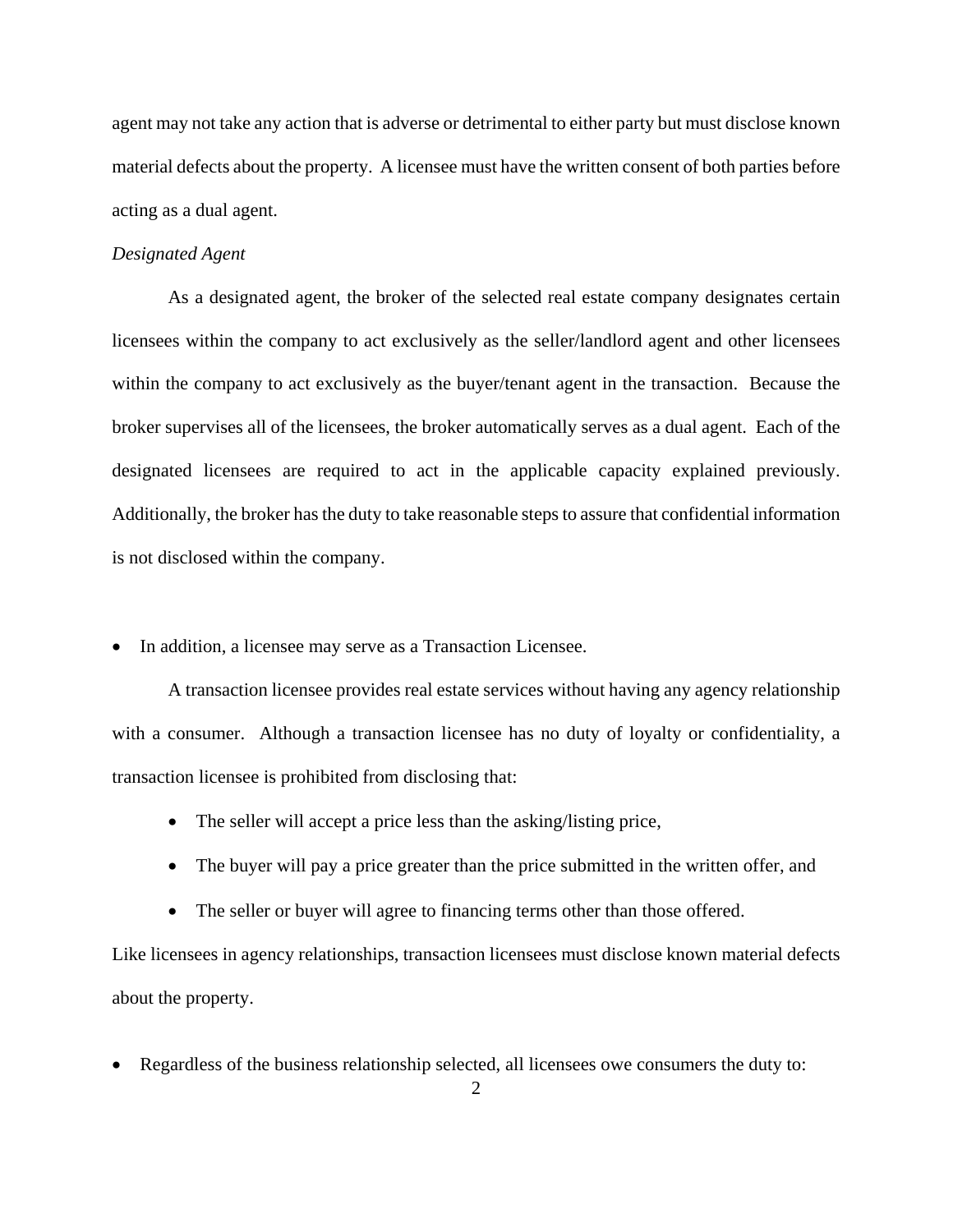- Exercise reasonable professional skill and care which meets the practice standards required by the RELRA.
- Deal honestly and in good faith.
- Present, as soon as practicable, all written offers, counteroffers, notices and communications to and from the parties. This duty may be waived *by* the seller *where* the seller's property is under contract and the waiver is in writing.
- Comply with Real Estate Seller Disclosure Law.
- Account for escrow and deposit funds.
- Disclose, as soon as practicable, all conflicts of interest and financial interests.
- Provide assistance with document preparation and advise the consumer regarding compliance with laws pertaining to real estate transactions.
- Advise the consumer to seek expert advice on matters about the transaction that are beyond the licensee's expertise.
- Keep the consumer informed about the transaction and the tasks to be completed.
- Disclose financial interest in a service, such as financial, title transfer and preparation services, insurance, construction, repair or inspection, at the time service is recommended or the first time the licensee learns that the service will be used.
- The following contractual terms are *negotiable* between the licensee and the consumer and must be addressed in an agreement/disclosure statement:
	- The duration of the licensee's employment, listing agreement or contract.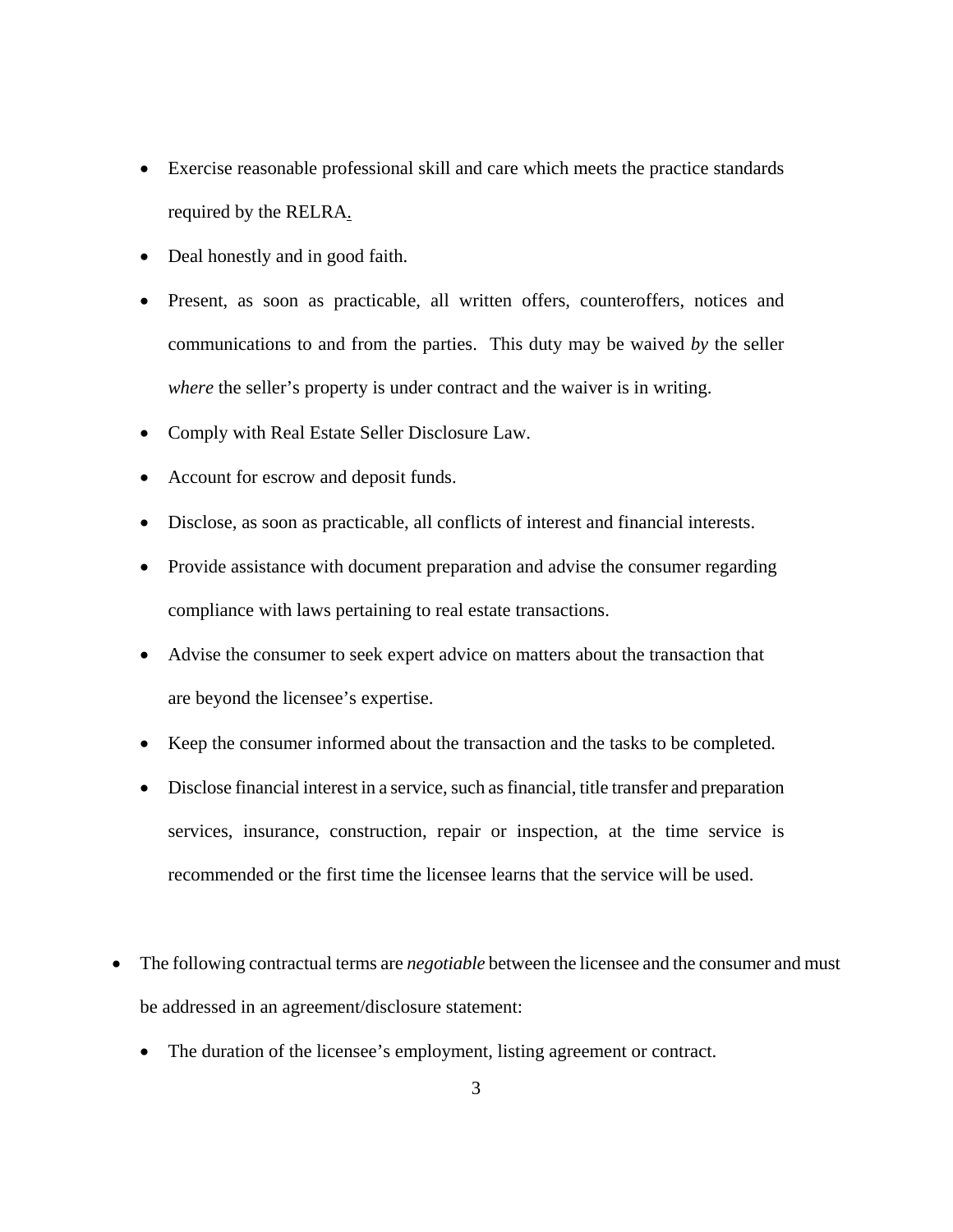- The licensee's fees or commission.
- The scope of the licensee's activities or practices.
- The broker's cooperation with and sharing of fees with other brokers.
- All sales agreements must contain the property's zoning classification except where the property is zoned solely or primarily to permit single family dwellings.
- The Real Estate Recovery Fund exists to reimburse any person who has obtained a final civil judgment against a Pennsylvania real estate licensee owing to fraud, misrepresentation, or deceit in a real estate transaction and who has been unable to collect the judgment after exhausting all legal and equitable remedies. For complete details about the Fund, call (717) 783-3658.

**Before you disclose any financial information to a licensee, be advised that unless you select a business relationship by signing a written agreement, the licensee is NOT representing you. A business relationship is NOT presumed.**